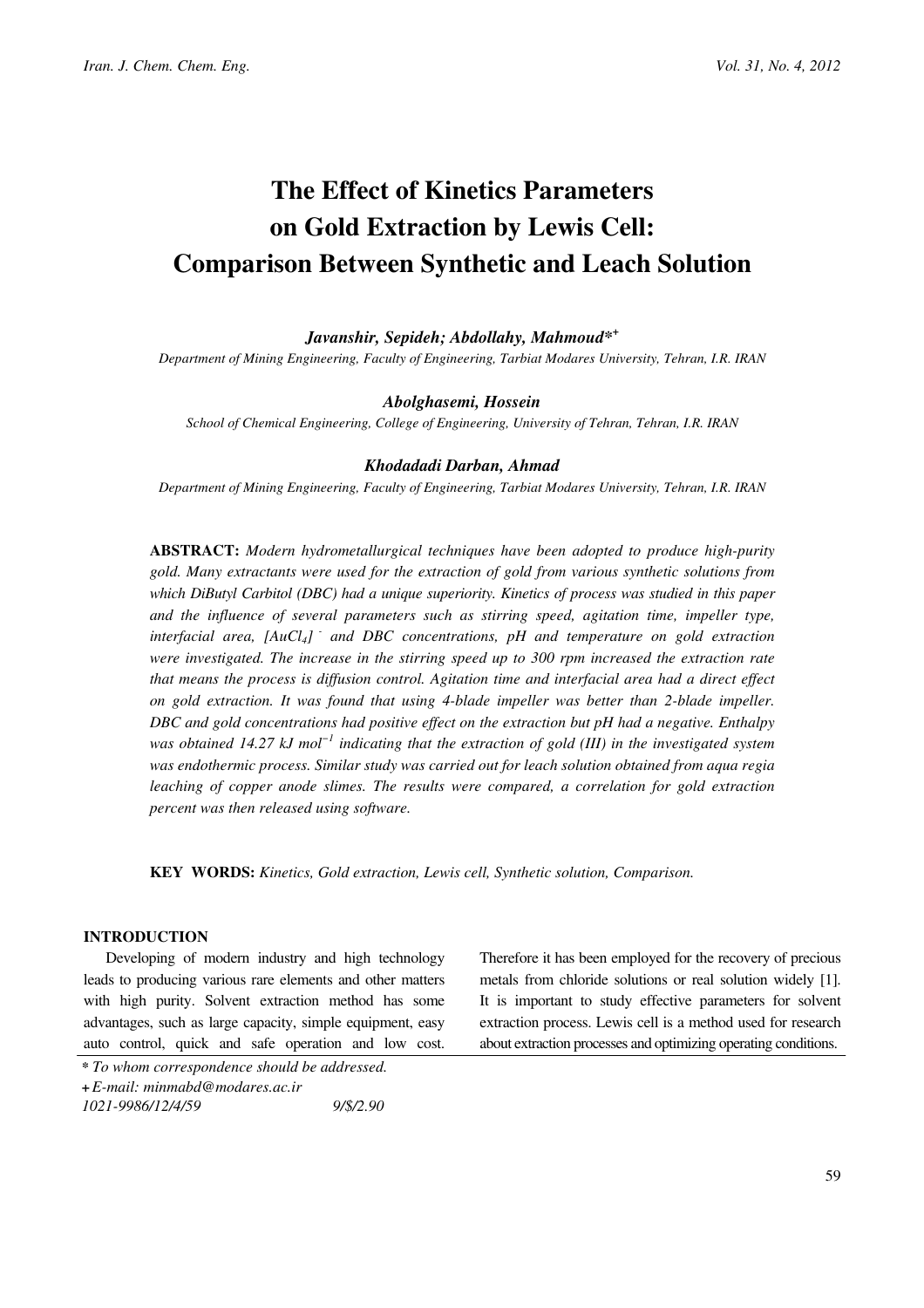Many extractants have been reported for gold extraction which include oxygenated extractants DiButylCarbitol (DBC), thio extractants [2], ammonium extractants [3], phosphorus extractants such as TriButyl Phosphate (TBP) [4], 2-ethylhexyl phosphonic acid mono-2-ethylhexyl ester (PC-88A) [5], TriButyl Phosphine Oxide (TBPO) [6] as well as Methyl IsoButyl Ketone (MIBK) [7,8], monoamid compounds [1] and amine extractants [9]. In addition, the extraction of Au (III) from chloride media using thio-caprolactam as extractant was studied by Nunez [10]. The gold extracted by DBC can follow by direct reduction with a chemical reductant to granular metallic gold (>99.9%).

Comparative study on solvent extraction process of gold with DBC in both leach and synthetic solutions has not been accomplished yet. In this paper, the influence of several parameters on gold extraction was studied in both solutions. Also data analysis was done by DATAFIT and EVIEWS software for both synthetic and leach solutions.

# EXPERIMENTAL SECTION

#### Reagent

DBC (99%) was obtained from Shuyang Hengrun Fine Chemical Co. Ltd, China. Kerosene was bought from Fluka, which was colorless and mostly aromatic free. Au powder (99%), nitric acid (65%) and hydrochloric acid (37%) were from Merck (Germany).

For preparation of gold solution, an accurate weight (200 mg) of the gold powder was poured in a 3 liter beaker containing 1500 mL of hydrochloric acid (2 M) and 500 mL of nitric acid (3 M). Then the mixed solution was stirred at 90˚C for 30 minutes in a covered beaker to protect the contents from evaporation.

#### Apparatus

The structure details of the Lewis cell used in this investigation was described earlier by Danesi & Chiarizia [11], Danesi et al. [12], Aparicio & Muhammed [13] and Biswas et al. [14]. It consists of a cylindrical jacketed glass vessel having a double-bladed paddle one in each phase, which allows the equal individual mixing of each phase without disturbing the interface (Fig. 1). Identical aliquots (100 mL) of the aqueous phase containing  $[AuCl<sub>4</sub>]$  at a definite pH and the organic phase containing DBC were introduced into the cell gradually not to disturb the interface. The stirrer speed



Fig. 1: Structure of a Lewis cell.

was fixed at 200 rpm in order not to disturb the interface (remains stable). After certain intervals of time (usually 2-6 minutes depending on reaction parameters), 3 mL of the aqueous phase was withdrawn from the cell by syringe for analysis. The sampling was done without disturbing the interface of two phases.

The amount of  $AuCl<sub>4</sub>$  transferred into the organic phase was caculated from the gold content remained in aqueous phase. All experiments were carried out at 293° K, unless tests related to temperature effects study. In the most of experiments, the interfacial area was kept at  $15.9 \times 10^{-4}$  m<sup>2</sup>, which can be reduced by setting circular rings within the cell where the interface is formed.

For the determination of Droplet diameter in each test, a 10 Megapixel with 12 optical zoom digital camera was used. Also the interfacial tension was determined by TE3, LAUDA (Germany).

#### Analytical

The gold content in the aqueous phase was determined by Atomic Absorption Spectrophotometer (A.A.S) 240 Varian. Gold concentration in the organic phase was obtained by mass balances. The pH of the solution was adjusted by addition of sodium hydroxide solution. During the experiments, the pH was controlled using a Metrohm 827 pH meter (Switzerland).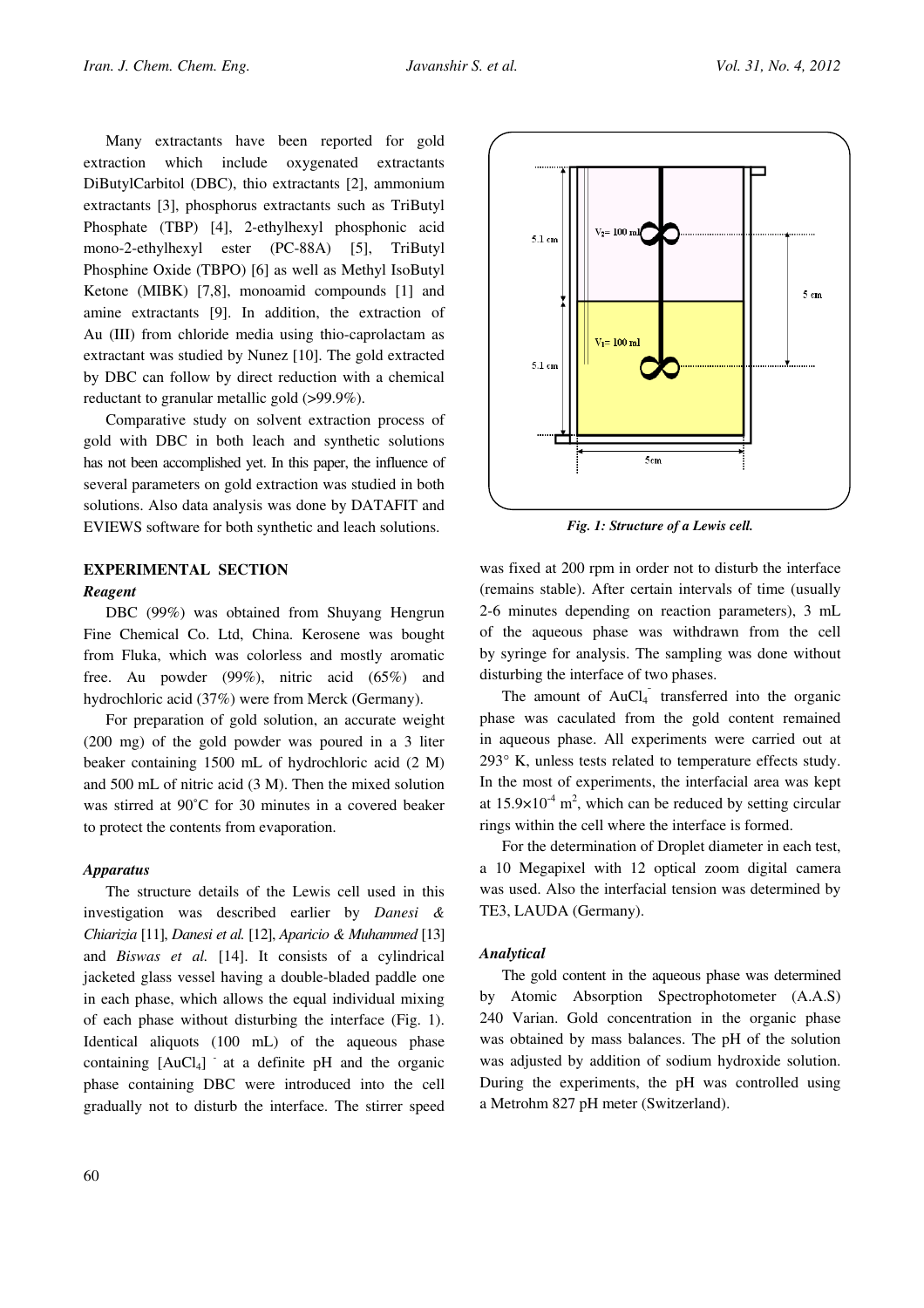

Fig. 2: Effect of Stirring Speed on E  $%$  in various contacting time  $V_o = V_a = 25ml$ ,  $[Au]_{(ini)} = 93.5$  ppm,  $[DBC] = 4 M$ ,  $[CI] = 2 M$ , Temp.  $=25^{\circ}C$ .

## RESULTS AND DISCUSSION

#### Extraction of gold from synthetic solution

Synthetic gold solution (100 ppm) was prepared by dissolving gold powder. All experiments were done in ambient temperature and phase volume was fixed at 25 mL. For gold analysis, a sample (3ml) was taken from aqueous phase in different time intervals (1, 2, 5, 10 and 20 minutes). After sampling, 3 mL of bulk solution was added to cell for keeping phase volume constant.

Extraction of gold was calculated by the following equation:

$$
E = \frac{C_{AuCl_{4,r}} - C_{AuCl_{4\gamma n}^{+}} - 100}{C_{AuCl_{4\gamma}^{+}} \times 100}
$$
 (1)

Where subscripts of  $AuCl<sub>4,f</sub>$ and  $AuCl<sub>4</sub><sup>-</sup>,<sub>raff</sub>$  are related to gold concentration in aqueous feed and raffinate respectively.

#### The effect of stirring speed

An increase in the stirring speed resulted in an increase in the extraction rate for diffusion controlled systems till it reaches a plateau region where the rate remains constant. In that region, the diffusion contribution is minimized and the rate of extraction was mainly controlled by chemical reactions in bulk phase or at interface [15].

In this study, the plot of extraction versus stirring speed gave a plateau region over a 300 rpm (Fig. 2). Considering Fig. 2, it found that extraction has been



Fig. 3: Effect of agitation time on the E  $%$  in various stirring speed  $V_o = V_a = 25ml$ ,  $[Au]_{(ini)} = 93.5$  ppm,  $[DBC] = 4 M$ ,  $[CI] = 2 M$ , Temp.  $=25^{\circ}C$ .

increased by raising stirring speed up to 300 rpm. Therefore diffusion controls system.

In the Lewis cell tests, the stirrer speed was kept at 200 rpm in order not to disturb the interface (remains stable) because this condition is vital in this technique.

#### Effect of agitation time

It is clear that an increase in agitation time results in more contact between two phases, consequently mass transfer will be increased. Samples were taken in different times and analyzed by A.A.S. These experiments were performed at different speeds as well. By increasing agitation time, gold extraction has been increased. It was observed that extraction reached to 100% after 20 minutes. The equilibrium has been occurred at short time but in higher stirring speed. Results were illustrated in Fig.3.

#### Impeller type effect

Since operation was affected by impeller type, two types of impellers, 2-blade and 4-blade, were going on to study. Tests (Figs 2 and 3) were done by 2-blade, repeated by 4-blade impeller. Effect of stirring speed and time on extraction using 4-blade was shown in Figs. 4 and 5 respectively. By increasing the agitation time from 1 to 5 minutes, gold extraction has been increased from 38% to 78%.

The results for both impellers effect were compared in Fig. 6. It is clear that, extraction percent has been increased much more by 4-blade compared to 2-blade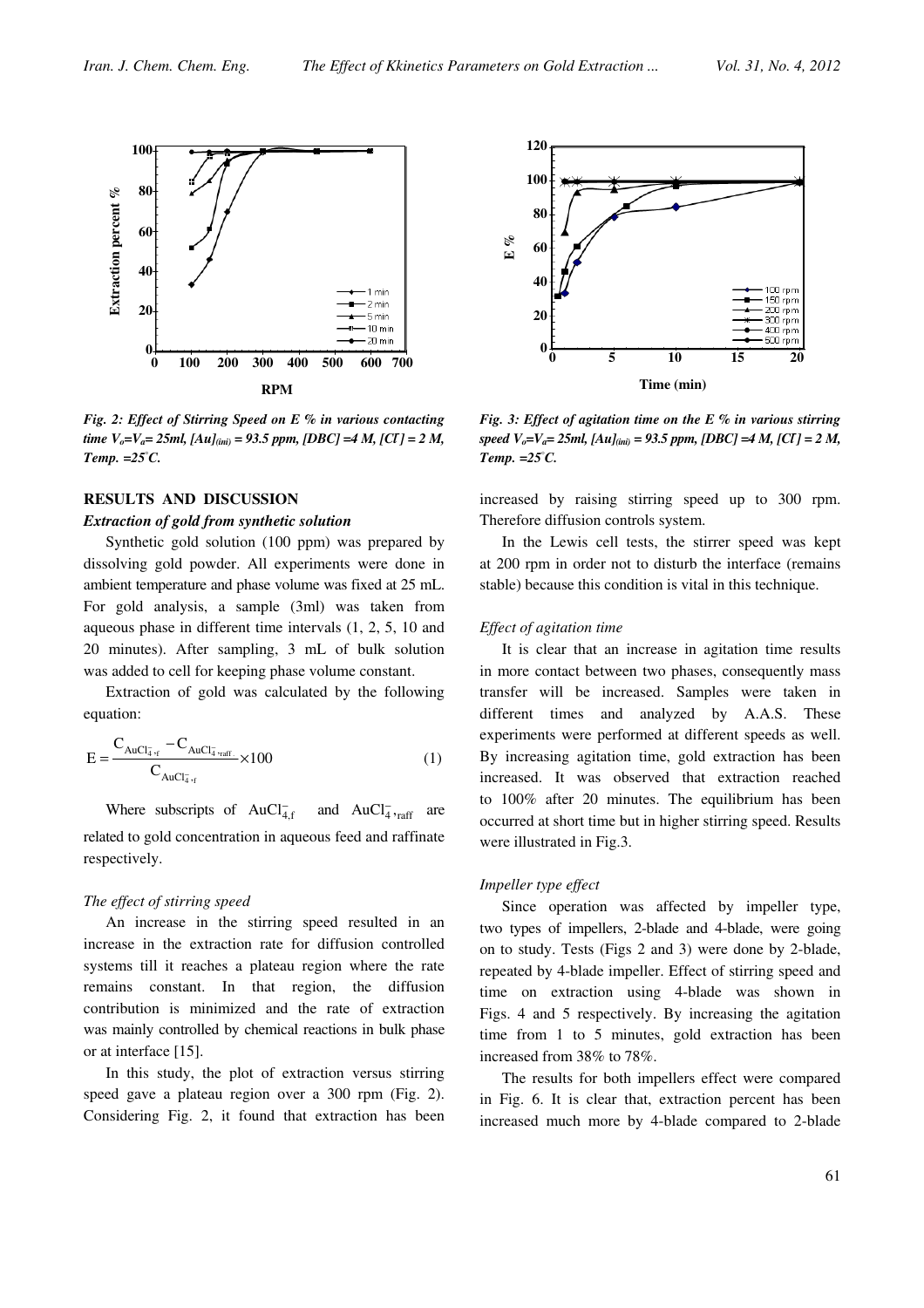

Fig. 4: Effect of Stirring Speed on the Extraction by 4- blade. Conditions is the same as Fig. 1.



Fig. 5: Effect of agitation time on the Extraction by 4- blade. Conditions is the same as Fig. 2.



Fig. 6: Comparison of agitation effect on the gold extraction for 2 and 4-blade impellers.

under same conditions. Generally using 4-blade impeller, extraction percent was increased 5% more. This increase is a very important point in industry so selection of proper impeller can be attributed to high extraction efficiency and low energy consumption.

As mentioned, the whole gold content was extracted at high stirring speed. So under this condition, the effect of impeller type on extraction was negligible. On the other hand, impeller type had no effect on extraction at high stirring speed.

Effect of time on extraction for both 2 and 4-blade were shown in Fig. 7. It was found that it's possible to reach the equilibrium sooner using 4-blade impeller. So residence time will be reduced for industrial equipment and maximum throughput will be achieved.

#### Effect of interfacial area in Lewis cell

In a given system, the effect of interfacial area is usually studied to distinguish chemical reaction taking place in the bulk or at the interface. In the bulk, the rate of extraction is independent of the interfacial area, while at the interface, the extraction rate increases with the increase of interfacial area [16].

In this respect, the effect of the interfacial area was studied in Lewis cell with different interfacial areas in the range of  $3.4-15.9$  cm<sup>2</sup> by placing some ring inside the cell while keeping the volume of each phase constant at 100 mL.

100 mL of aqueous phase was poured into cell. Then organic phase was slowly added into the cell through funnel not to cause any turbulence in the interfacial. The mixer was turned on at 200 rpm, two samples were taken after 2 and 6 minutes. The results are illustrated in Fig. 8. Plotting extraction  $(\%)$  against the corresponding interfacial area showed that the values of E has been increased by extending the interfacial area.

It was indicated that the rate of extraction was dependent on the variation of interfacial area and the rate controlling reaction takes place at the interface rather than in the bulk phase. Further experiments carried out at the maximum interfacial area  $(15.9 \text{ cm}^2)$ .

#### Effect of DBC concentration

By adding various volume of kerosene as a diluent to DBC, different concentrations of solvent were prepared. Tests were carried out under following conditions in Lewis cell: room temperature (20˚C); gold concentration,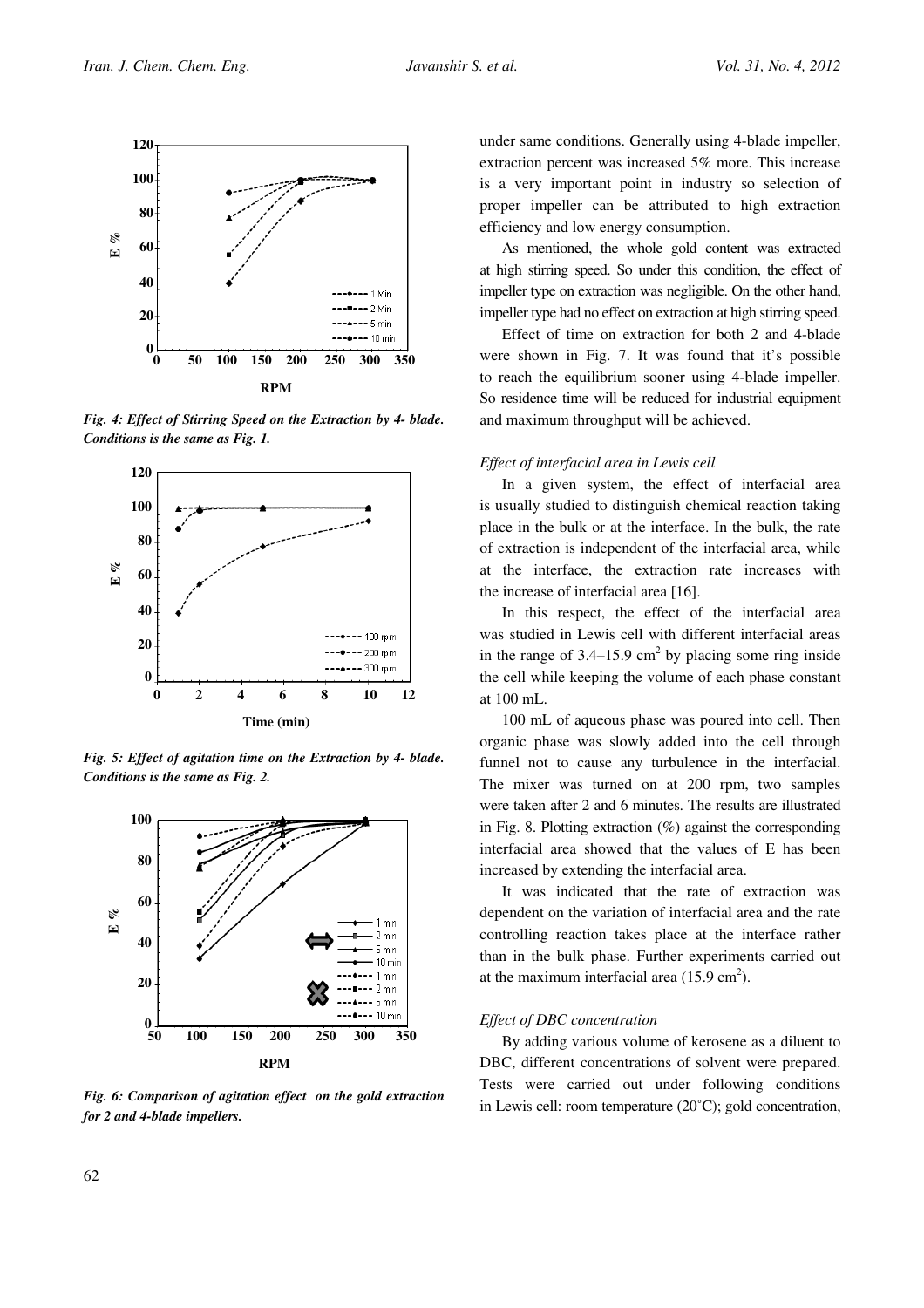

Fig. 7: Comparison of time effect on gold extraction for 2 and 4-blade impellers.



Fig. 8: Effect of interfacial area on gold extraction in Lewis cell  $(IAu|ini:: 93.5ppm, temp.:20°C, pH: -0.3, DBC:4M, 200rpm).$ 

93.5 mg/L; pH of aqueous phase, -0.3, phase ratio(O/A), 1:1; mixing time, 2 and 6 minutes. The procedure was the same as previous section (3.1.3). It was observed that by increasing the DBC concentration, the gold extraction has been regularly raised (Fig.9). An important reason for this phenomena may be relevant to the amount of available DBC molecules for extracting each molecule of gold chloride complex from aqueous phase. It means by increasing DBC content the probability of reaction between gold in the form of chloride complex and DBC molecules increases. In mixer-settler, there is also another reason. By measuring the interfacial tension between two immiscible liquids, it was found that interfacial tension was affected by diluent content. Therefore droplets size of organic phase increases and,



Fig. 9: Effect of DBC concentration on gold extraction in Lewis cell ([Au]<sub>ini:</sub>:93.5ppm, temp.:20°C,pH: -0.3, A:15.9cm<sup>2</sup>,200rpm).



Fig. 10: Effect of gold concentration in aqueous phase on gold extraction in Lewis cell(DBC:  $4M$ , temp.:20°C, pH: -0.3, A: 15.9cm<sup>2</sup>, 200rpm).

consequently, contact area between two phases decreases. So gold extraction diminishes considerably.

## Effect of gold concentration

One of the most important parameter that should be studied in solvent extraction systems is the concentration of desired metal. For this purpose, some experiments in different concentrations of gold were done. As shown in Fig. 10, when the gold concentration was increased from 100 to 500 ppm, the extraction percent has been increased from 15 to 25% in 6 minutes. This is because of high loading capacity of DBC and high concentration of gold in aqueous phase. Also by changing agitation time from 2 to 6 minutes the same results have been observed.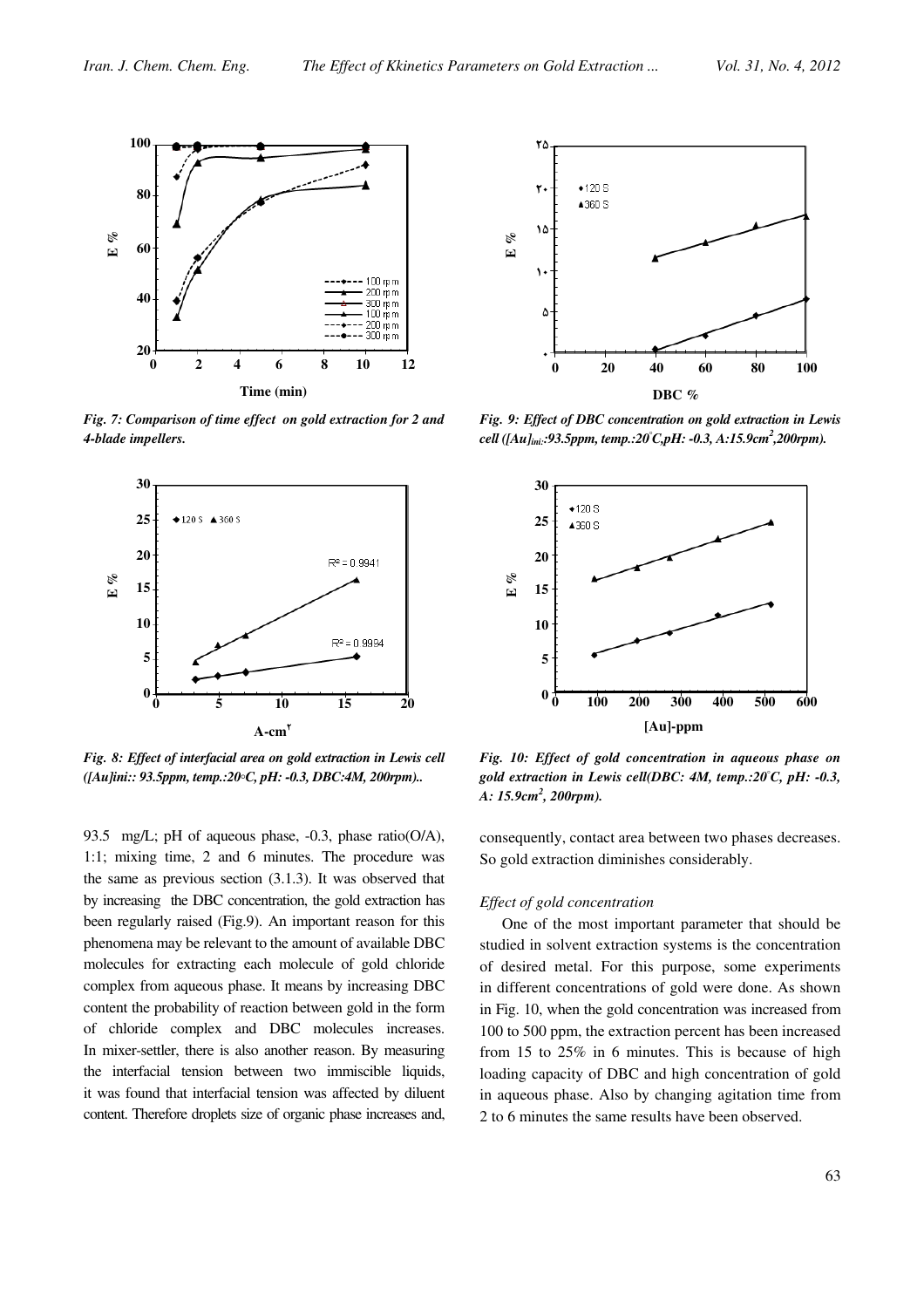#### Effect of pH

The effect of aqueous phase acidity on gold extraction is shown in Fig. 11. All experiments were carried out at 4M DBC and ambient temperature. The extraction efficiency decreased with increasing pH up to 2.3. This effect should be attributed to the fact that the gold (III) ion exists as tetrachloroauric in hydrochloric acid solution especially at a lower pH, while at a higher pH gold (III) hydroxide forms that can not be extracted by DBC [17].

#### Effect of temperature

The temperature effect on the rate of extraction controlled by diffusion is less pronounced than that of controlled by the chemical process and the activation energy in the former case does not usually exceed 20.9 kJ/mol [15]. The most satisfactory method for expressing the influence of temperature on extraction is Van't Hoff equation. Enthalpy can be derived by plotting log D values against the reciprocal of the absolute temperature 1000/T. The results are represented as a straight line with slope minus one(-1) (Fig. 12).

$$
\log D = \frac{-\Delta H}{2.303 RT}
$$
 (2)

Where D is distribution coefficient, R the universal gas constant and  $T$  the absolute temperature. The enthalpy was calculated from the slope of the line and found to be 14.27 kJ/mol indicating that, the extraction of gold (III) in the investigated system is endothermic process.

#### Gold extraction from leach solution

The same parameters were investigated for the leach solution as well. Real solution was provided by aqua regia leaching of copper anode slimes. For the preparation of gold leach solution, an accurate weight (50g) of copper anode slimes was placed in a 500mL beaker containing 375 mL of hydrochloric acid (2 M) and 125 mL of nitric acid (3 M). The mixture was then stirred at 90˚C for one hour and the filtrate was diluted by distill water to obtain a solution containing 100 ppm gold.

Effect of interfacial area, DBC concentration, gold concentration in aqueous phase, pH and temperature were shown in Figs 13-17 respectively. As observed, the curves obtained for leach solution are similar to synthetic solution's curves but there is a little difference for tests carried out for 2 minutes due to unsteady of system.



Fig. 11: Effect of pH in aqueous phase on gold extraction in Lewis cell (DBC: 4M, temp.:20°C, [Au]<sub>ini</sub>:93.5ppm, A: 15.9cm<sup>2</sup>, 200rpm).



Fig. 12: Effect of temperature on gold extraction in Lewis cell(DBC: 4M,pH: -0.3, [Au]<sub>ini</sub>:93.5ppm, A: 15.9cm<sup>2</sup>, 200rpm)**.** 



Fig. 13: Effect of interfacial area on gold extraction  $([Au]_{ini}:101ppm, temp.:20°C, pH: 0.5, DBC:4M, 200 rpm).$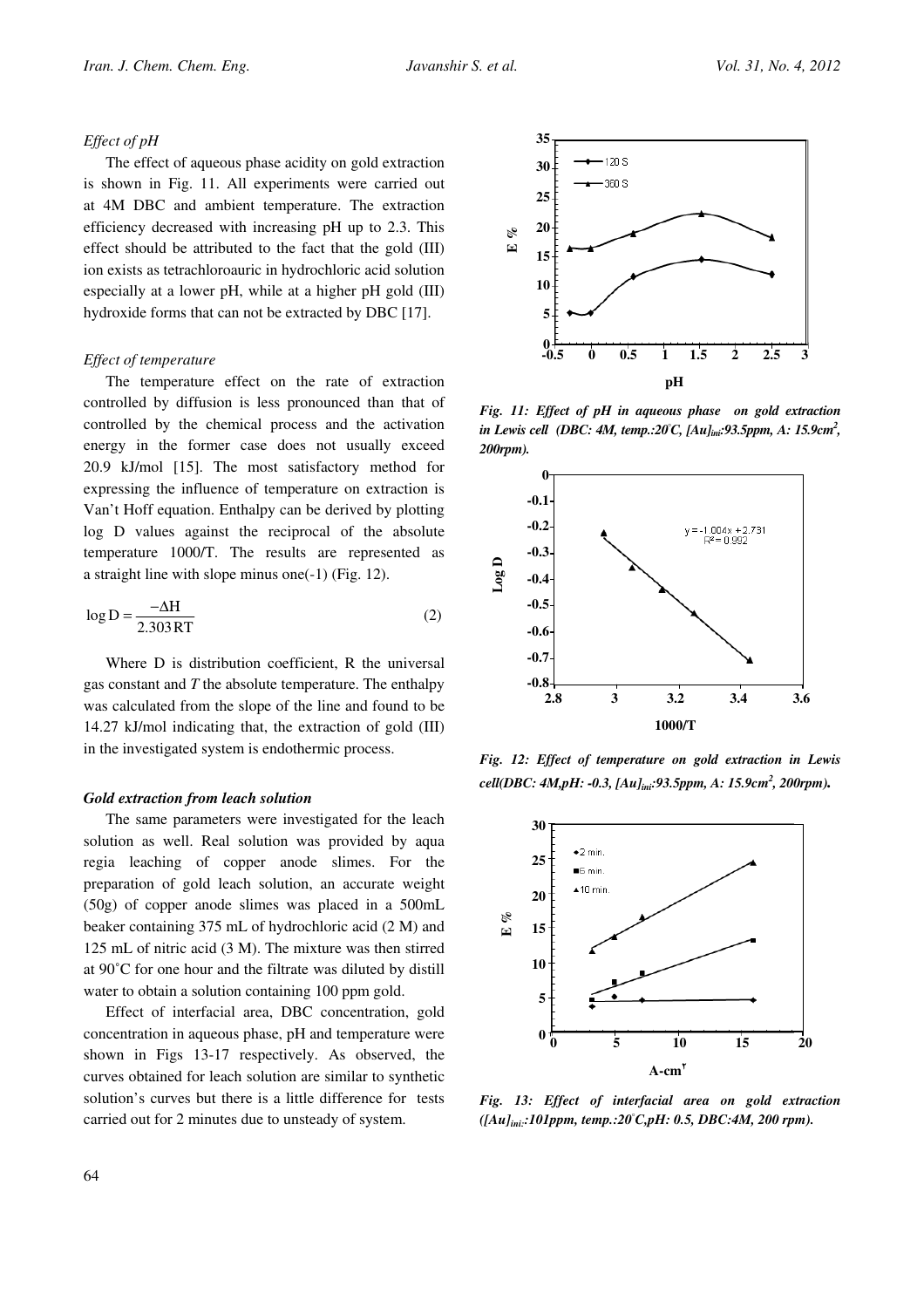

Fig. 14: Effect of DBC concentration on gold extraction  $([Au]_{ini}: 101 ppm, temp.: 20^{\circ}C, pH: 0.5, A: 15.9 cm^2, 200 rpm).$ 



Fig. 15: Effect of gold concentration on extraction  $(temp.:20^{\circ}C, pH: 0.5, DBC:4MA: 15.9cm^2, 200 rpm).$ 

Fig. 17 shows that temperature has negative effect on gold extraction that probably is due to the existence of various elements in leach solution.

# Correlation of gold extraction by DATAFIT and EVIEWS software

First, parameters and their values were introduced to the software. A logical relationship between the variables was given. The coefficients related to each parameter and also the correlation coefficients based on the given relationship has been calculated.

All equations were derived by strong DATAFIT software which had good accordance for all correlation coefficient value. Then by selecting the best equation, the constants of model were determined based on ordinary



Fig. 16: Effect of pH on extraction  $([Au]_{ini}:101$ ppm, temp.:20°C, DBC:4M A: 15.9cm<sup>2</sup>, 200 rpm).



Fig. 17: Effect of temperature on gold extraction ([Au]<sub>ini:</sub>:101ppm, pH: 0.5, DBC:4M A: 15.9cm<sup>2</sup>, 200rpm).

least square (O.L.S) method by "EVIEWS". In EVIEWS software [18], various examinations are done for analyzing and fitting of data and the models are developed based on the statistical function such as R². It is the most important parameter to determine the model ability in fitting of various models provided on basis of experimental data. In general, the amount of this parameter is between 0.0 and 1.0. There is a suitable correlation between data and model when R² is close to 1.0. Another parameter in EVIEWS is "probability value". In fact, when the probability value is less than 0.05, the coefficient will be reliable.

According to Figs 8-12 for synthetic and Figs 13-17 for leach solution, we found that efficiency does not change by most variables (such as Au, DBC …) and it is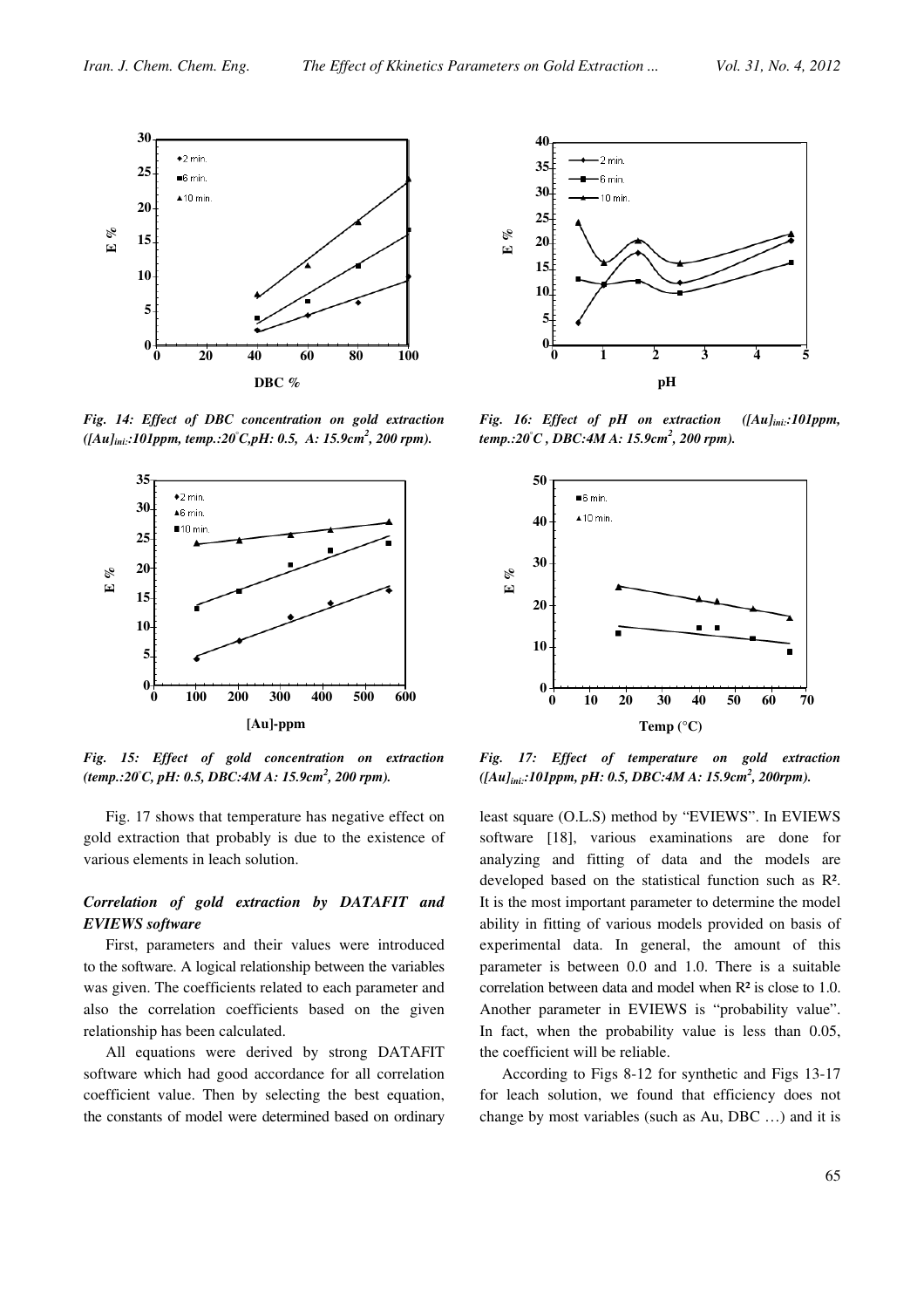as a linear equation. But few variables are dependent on each other. So a simple relationship is given as follow:

$$
E = a_1 + a_2T + a_3C_{AuCl_4^-} + a_4pH + a_5A + a_6C_{DBC}
$$
 (3)

Where E is extraction percent and T is the temperature and  $C_{AuCl4}$ , A and  $C_{DBC}$  refer to gold concentration in aqueous phase, interfacial area and DBC concentration respectively. The results are given in Tables 1 & 2 for synthetic and leach solution, respectively.

The probability value related to pH for leach solution is 0.0787 and so is not reliable. Therefore pH effect was eliminated and coefficients for other parameter were achieved the same as previous stage. Results were shown in Table 3. As shown, the coefficients for leach and synthetic solution (tables 3 and 1) were the same.

#### **CONCLUSIONS**

The extraction rate has been increased by the increase of stirring speed up to 300 rpm. So in this condition diffusion controls systems. Also at high stirring speeds (>300 rpm) equilibrium occurred for a few seconds.

The results of impeller type effect (2 and 4 blades) confirmed that the extraction efficiency using 4 blades impeller was higher than that of 2 blades. While the effect of different DBC and gold concentration on extraction was the same for both impellers and the extraction has been gradually increased.

Gold (III) ion exists as tetrachloroauric in hydrochloric acid at a lower pH, while at a higher pH, gold (III) hydroxide forms that can not be extracted by DBC.

Plotting E% versus interfacial area showed that the rate controlling reaction takes place at the interface rather than in the bulk.

The influence of temperature on the extraction was studied by using Van't Hoff equation. Enthalpy was calculated and was equal to 14.27 kJ/mol indicating that, the extraction of gold (III) in the investigated system is endothermic process.

 For real solution all parameters had similar effects to that of synthetic solution on gold extraction. Only temperature had a different effect that may be due to the existence of various elements in leach solution.

Correlation of extraction by EVIEWS 5 software was done for synthetic and leach solution. The coefficients for both solutions were found the same.

Table 1: Coefficients related to each parameter for synthetic solution by EVIEWS.

| Prob.    | Coefficient |                |
|----------|-------------|----------------|
| 0.0000   | $-16.15555$ | $a_1$          |
| 0.0000   | 0.413810    | a <sub>2</sub> |
| 0.0000   | 0.017665    | a <sub>3</sub> |
| 0.0112   | 1.288344    | $a_4$          |
| 0.0000   | 0.941747    | a <sub>5</sub> |
| 0.0004   | 0.090892    | a <sub>6</sub> |
| 0.975207 |             | R-squared      |
|          |             |                |

Table 2: Coefficients related to each parameter for leach solution by EVIEWS.

| Prob.    | Coefficient |                |
|----------|-------------|----------------|
| 0.0008   | $-15.37857$ | $a_1$          |
| 0.0135   | $-0.107106$ | a <sub>2</sub> |
| 0.0178   | 0.011408    | a <sub>3</sub> |
| 0.0787   | $-0.997107$ | $a_4$          |
| 0.0000   | 0.839722    | a,             |
| 0.0000   | 0.263519    | a <sub>6</sub> |
| 0.872058 |             | R-squared      |

Table 3: Coefficients related to each parameter for real solution by EVIEWS without pH effect.

| Prob.    | Coefficient |                |
|----------|-------------|----------------|
| 0.0000   | $-16.80018$ | $a_1$          |
| 0.0000   | 0.374561    | a <sub>2</sub> |
| 0.0005   | 0.014055    | a <sub>3</sub> |
| 0.0000   | 0.998098    | a <sub>5</sub> |
| 0.0008   | 0.104290    | a <sub>6</sub> |
| 0.954435 | R-squared   |                |

#### Acknowledgements

The authors would like to express their gratitude to Tarbiat Modares University for using research and analytical facilities for this study.

Received : Oct. 10, 2010 ; Accepted : March 15, 2012